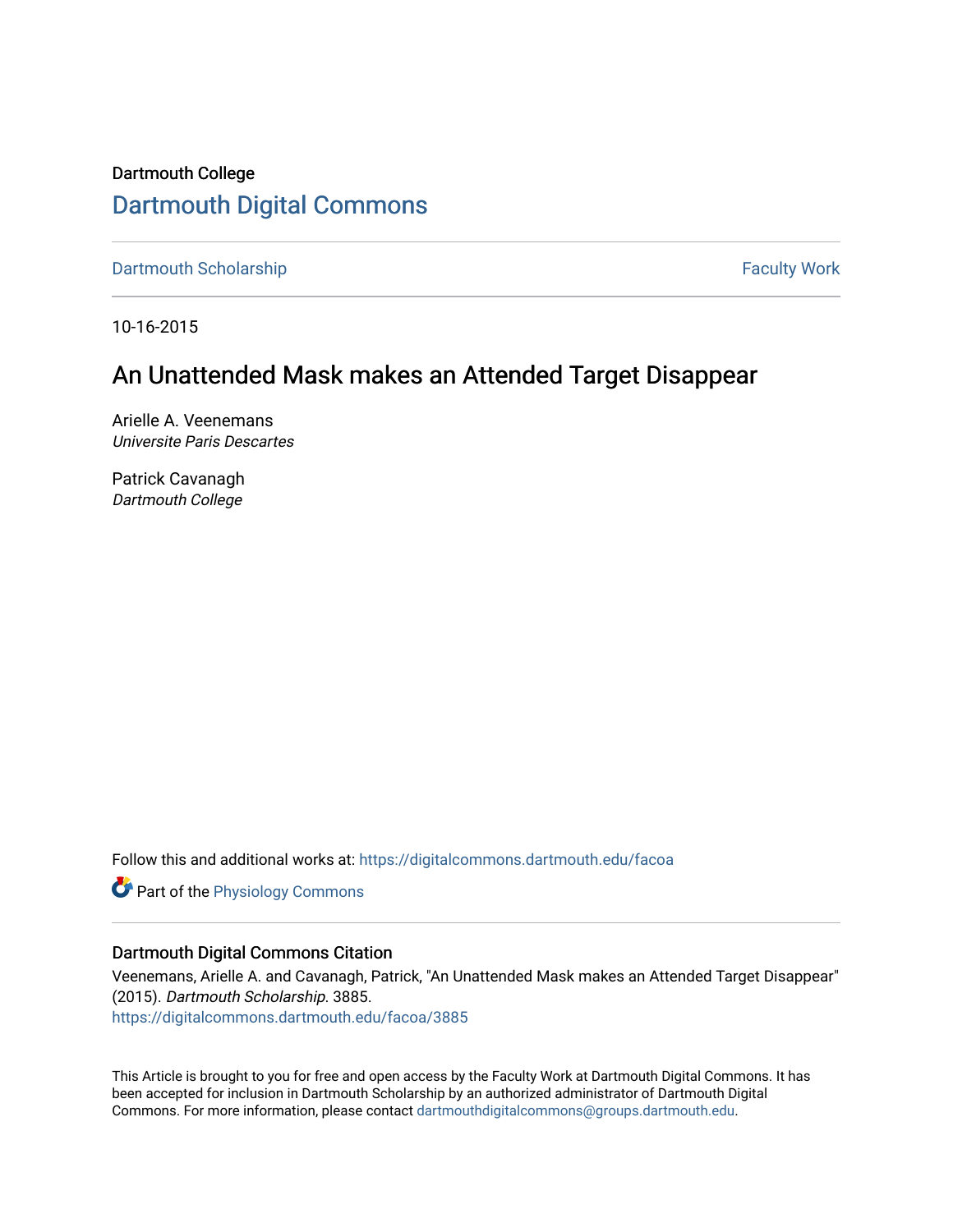# An unattended mask makes an attended target disappear

 $\mathsf{A}$ rielle A. Veenemans  $\mathsf{A}$  Laboratoire Psychologie de la Perception,  $\mathsf{A}$ Université Paris Descartes, Paris, France

Department or Psychological and Brain Sciences,<br>Dartmouth College, Hanover, NH, USA In Department of Psychological and Brain Sciences, Laboratoire Psychologie de la Perception, Université Paris Descartes, Paris, France Department of Psychological and Brain Sciences,



In pattern masking, the target and mask are presented at the same location and follow one another very closely in time. When the observer attends to the target, he or she must also attend to the mask, as the switching time for attention is quite slow. In a series of experiments, we present mask–target–mask sequences staggered in time and location (Cavanagh, Holcombe, & Chou, [2008\)](#page-12-0) that allow participants to attentively track the target location without attending to the masks. The results show that the strength of masking is on average unaffected by the removal of attention from the masks. Moreover, after isolating the target location perceptually with moving attention, it is clear that the target, when at threshold, has not been degraded or integrated with a persisting mask but it has vanished. We also show that the strength of masking is unaffected by the lateral spacing between adjacent target and mask sequences until the spacing is so large that the apparent motion driving the attentive tracking breaks down. Finally, we compare the effect of the pre- and postmask and find that the premask is responsible for the larger part of the masking.

### Introduction

In this article, we address the relation between masking and attention. Masking is widely used in visual and cognitive research to control or limit target processing and generally produces a reduction in visibility of a target due to close temporal or spatial proximity of a mask (Werner, [1935](#page-13-0); Alpern, [1953](#page-12-0)). Although there are several distinct types of masking (pattern masking, lateral masking, metacontrast masking; for review, see Breitmeyer, [1984](#page-12-0); Enns & Di Lollo, [2000\)](#page-12-0), we focus here on forward and backward pattern masking (e.g., Smith & Schiller, [1966;](#page-13-0) Nachmias & Rogowitz, [1983;](#page-13-0) Foley & Boynton, [1993\)](#page-12-0) where

the target and the mask are superimposed spatially, but separated temporally.

In these experiments we examine whether the strength of masking is influenced by whether the mask itself is attended or not using a moving attention technique that lets observers see and attend to the target without attending to the masks (Cavanagh, Holcombe, & Chou, [2008\)](#page-12-0). This technique also lets observers inspect what the target looks like in isolation at near threshold levels so we can ask whether the masked target becomes an unrecognizable mixture of target and mask elements or if it is simply suppressed to invisibility. In standard temporal masking, the target and mask follow each other in quick succession at the same location, so directing attention to the target also unavoidably directs attention to the mask (see [Figure 1](#page-2-0) for the version of this stationary attention condition used in the current study).

The amount of time necessary to redirect attention from one stimulus to another, also called attentional dwell time, is thought to be in the order of 200–500 ms (Moore, Egeth, Berglan, & Luck, [1996;](#page-12-0) Ward, Duncan, & Shapiro, [1997](#page-13-0); Theeuwes, Godijn, & Pratt, [2004](#page-13-0)). Generally, the strength of masking is determined by the time separating the mask and the target (cf. Breitmeyer, [1984\)](#page-12-0). Since masking is strongest within 100 ms before or after the target appears (Breitmeyer, [1984;](#page-12-0) Breit-meyer & Öğmen, [2000;](#page-12-0) Polat & Sagi, [2006](#page-13-0); Sterkin, Yehezkel, Bonneh, Norcia, & Polat, [2009;](#page-13-0) Polat, Sterkin, & Yehezkel, [2010\)](#page-13-0), attention to the target for this timing will necessarily also pick up the mask. In other words, with standard forward and backward masking, it is not possible to present a mask and target in sequence fast enough to create masking but slow enough to attend to the target but not the mask, and so it is not possible to determine if the masking depends on the attention allocated to the mask.

Citation: Veenemans, A. A., & Cavanagh, P. (2015). An unattended mask makes an attended target disappear. Journal of Vision, 15(4):9, 1–13, doi:10.1167/15.14.9.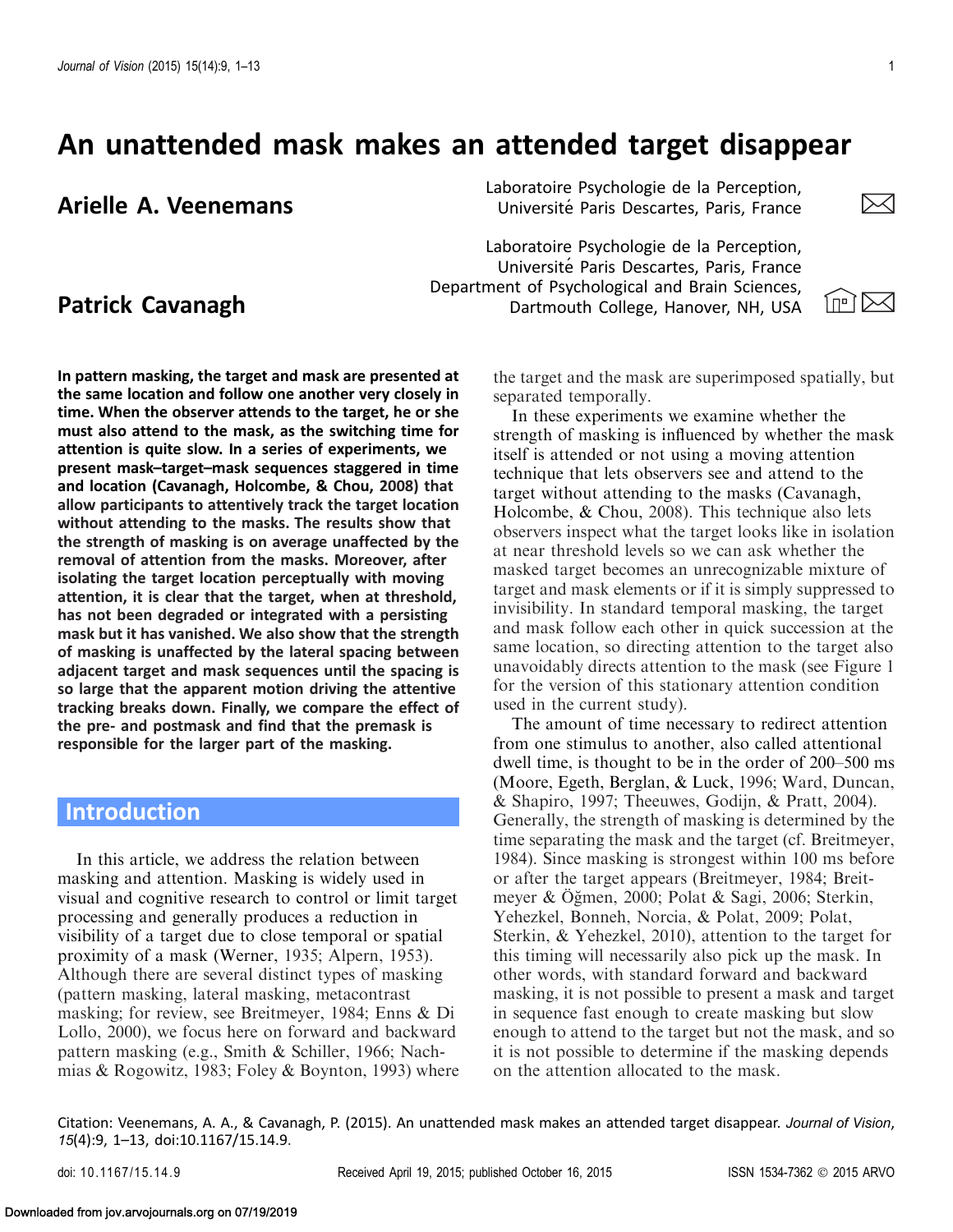<span id="page-2-0"></span>

Figure 1. Stationary attention. The mask–target–mask sequence is presented in one location before shifting to an adjacent location after the three full frames are completed. Because of its minimum ''dwell time,'' attention directed to the target cannot avoid also selecting one or both of the masks.

These characteristics of standard forward and backward masking were obtained using stationary attention, but in the case of moving attention, the dwell time of attention at a given location can be significantly reduced, allowing attention and stimulus timing to be manipulated independently (Figure 1). In particular, Cavanagh et al. [\(2008\)](#page-12-0) showed that attention can move to follow a target and single out a particular location in as little as 50 ms without selecting information that was at that same location just before and after the target. Moving attention is thus fast enough to extract the target information from a rapidly alternating stream of masks and targets and it allows observers to process information that would otherwise have remained inaccessible.

This article extends upon this earlier study on the effectiveness of unattended masks on recognition (Cavanagh et al., [2008\)](#page-12-0) to investigate the effect that attention to the mask has on the strength of masking and to determine the nature of the target representation near threshold. In the moving target technique developed by Cavanagh et al., attention can avoid the masks, allowing the target location to be inspected in isolation (Figure 2 shows the version of this stepping



Figure 2. Moving attention. The mask–target–mask sequence remains the same at each location, but the next sequence appears after the first frame. In this case, the target appears between the two masks and attention can track and isolate the target while avoiding the masks that still precede and follow the target at each location.

attention method as used in the current study). Specifically, as can be seen in demonstration [Movie 1](#page-3-0), when a temporal sequence of mask–target–mask is presented at each adjacent location but with each new sequence delayed by one frame, the perceptual organization of the masks and targets is radically altered. Instead of seeing each sequence in place, followed by the next (as is the case in the static condition, see Figure 1), the target now appears flanked by two masks in each frame. This spatial group of mask–target–mask then steps to the next location and by following the target from frame to frame, it is possible to get a clear view of the target location that is unobstructed by the masks.

The first condition in the Cavanagh et al. ([2008](#page-12-0)) study used a replacement masking task where two similar patterns alternated continuously at each location. In this case, it was far easier to report the properties of a pattern when stepping attention allowed it to be selected while the other remained unattended. The stimuli were random dots that alternated in color and direction (e.g., target of red dots moving upward alternating with mask of green dots moving downward). Moving attention provided a 250% improvement over static attention. This suggested that masking in this task was occurring between representations in the stream of attended input so that if the competing pattern was not selected (in the moving attention case), it had much less effect. This effect of attention on higher level, interruption masking (Spencer & Shuntich, [1970;](#page-13-0) Breitmeyer, [1984](#page-12-0); Enns & Di Lollo, [1997](#page-12-0); Lleras & Moore, [2003](#page-12-0)) shows that the stepping attention technique can reveal attentional effects on masking when they are present.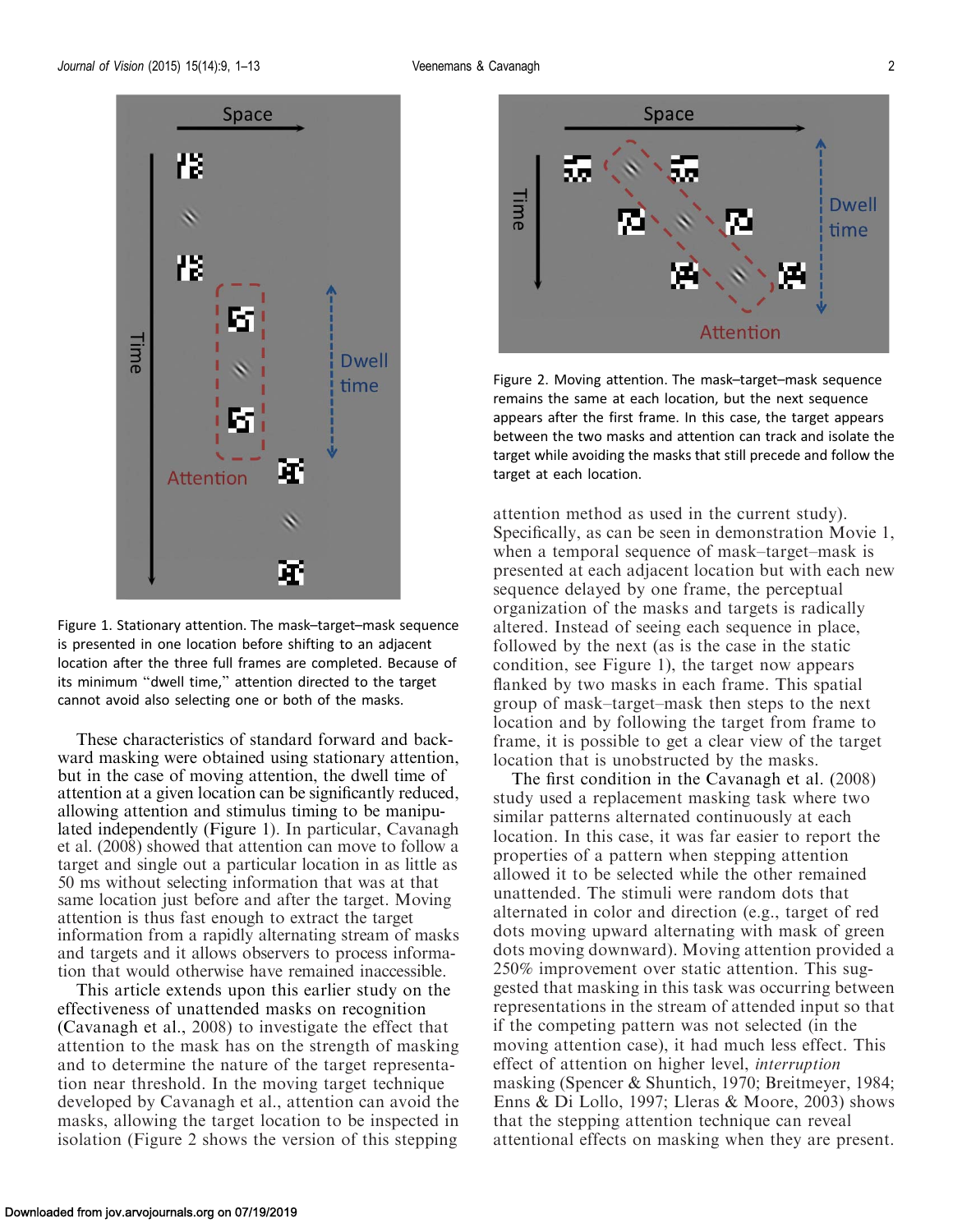<span id="page-3-0"></span>



Movie 1. Dynamic attention condition. Target and masks rotate together around fixation while target contrast ramps up.

In contrast, in the second pattern-masking task of the Cavanagh et al. ([2008](#page-12-0)) study, participants had to report the identity of a target letter that alternated with a random-dot mask. In this case, moving attention provided no advantage, suggesting that the target letter was already degraded by the mask when the letter's location was selected by attention. This simple pattern masking corresponded to low-level integration masking, where stimulus and mask features are integrated at an early level prior to selection by attention (Schiller, [1966;](#page-13-0) Breitmeyer, [1984\)](#page-12-0). As a consequence, masking was strong whether or not the mask was selected by attention in the moving attention procedure.

However, Cavanagh et al. ([2008](#page-12-0)) did not address the question of what was seen at the target location when the pattern masking was effective. At identification threshold, the target may still have been above its detection threshold—something may have been visible—even though it could not be identified. We were interested to see whether any target information was still accessible when the masks were unattended, so we used the stepping attention technique with a detection task to find out.

We first compared thresholds for identification and detection using procedures that were identical except for the response. In both cases we tested a static condition where the target was seen and attended together with the mask ([Figure 1](#page-2-0)) and a moving condition where the target could be seen and attended separately from the mask ([Figure 2](#page-2-0)). If the effect of the mask is to produce a degraded mixture of target and

Movie 2. Stationary attention condition. Alternation of mask– target–mask sequence at each location while target contrast ramps up.

mask that remains visible but unrecognizable at the target location, then the detection threshold should be lower than the identification threshold in the moving attention condition. Additionally, the detection threshold itself should be lower in the moving than in the static condition. Specifically, in the moving case, the target location can be isolated and any residual target– mask mixture at that location has only to be distinguished from a blank location, whereas in the static case, the residual target–mask mixture must be distinguished from the mask itself since both mask and target are necessarily selected together. So if masking obscures the target by integrating with it, leaving an unrecognizable mixture at the target location, then the detection threshold should be lower than the identification threshold in the moving condition, but additionally the detection threshold in the moving condition should also be lower than the detection threshold in the static condition. Conversely, if these three thresholds do not differ, it would suggest that the target is simply suppressed to invisibility by the mask, leaving no residual target–mask mixture at the target location.

Additionally, as can be seen in the demonstration movies (Movies 1 and 2), the stepping stimulus reorganizes the spatial layout of the adjacent mask– target–mask sequences so that the target appears flanked by two masks. This spatial adjacency could introduce a component of lateral masking (Werner, [1935](#page-13-0); Alpern, [1953](#page-12-0); Growney, Weisstein, & Cox, [1977](#page-12-0)) or, with a spacing of about 50% of eccentricity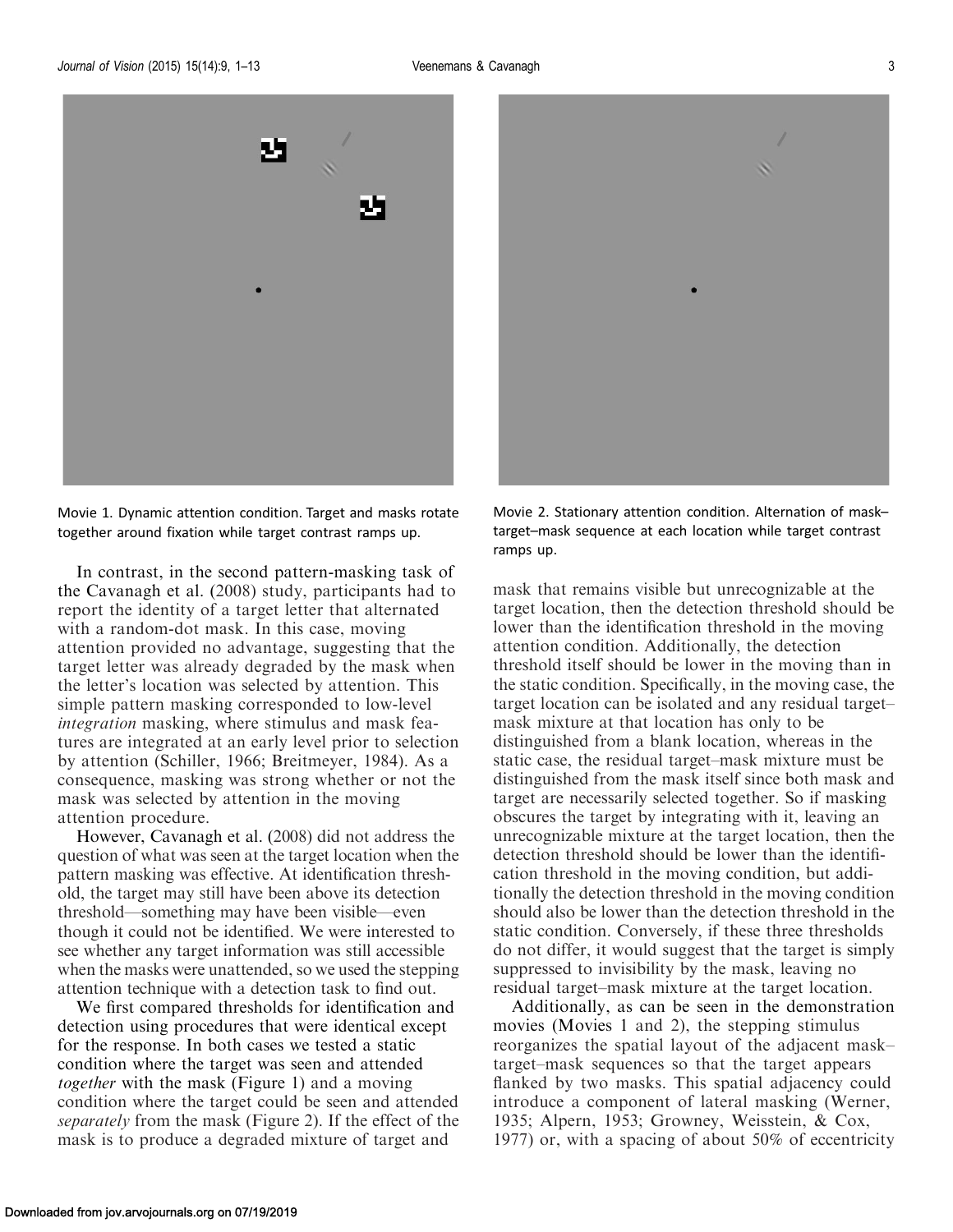<span id="page-4-0"></span>or less, it could generate crowding (Bouma, [1970](#page-12-0); Toet & Levi, [1992](#page-13-0)). To determine whether the spatial layout introduced any lateral masking or crowding, we measured the effect of the spacing between the target and the masks in each frame on detection thresholds (Werner, [1935;](#page-13-0) for review, Herzog, [2006](#page-12-0)).

Finally, we compared the contribution of onset and offset transients of the target to the effectiveness of the masking. There is still some debate about the extent to which luminance transients capture attention (Yantis & Jonides, [1984](#page-13-0); Theeuwes, [1995](#page-13-0); Franconeri, Hollingworth, & Simons, [2005](#page-12-0)). Nevertheless, there is a general consensus that onset transients play a larger role in the allocation of attention than offset transients (Yantis & Jonides, [1984](#page-13-0); Jonides & Yantis, [1988](#page-12-0); Miller, [1989](#page-12-0)). A recent study by Motoyoshi and Hayakawa ([2010](#page-12-0)) showed that when adaptation suppressed the onset transient of a stimulus, it could be blocked from awareness even at 100% contrast. To compare the effectiveness of onset and offset transients of the target, we masked the target separately with a premask or a postmask, or both.

### Experiment 1: Detection versus identification

In the first experiment we compared masking thresholds for identification and detection tasks. The effect is tested both for dynamic targets that can be attended without attending to the masks [\(Figures 2](#page-2-0) and 3) and for static targets that are attended together with the masks [\(Figures 1](#page-2-0) and [4\)](#page-5-0).

To measure the thresholds in the following experiments, we used the anticipated threshold technique developed by Brussell and Cavanagh ([1984\)](#page-12-0). Similar to an ascending staircase, the contrast started at zero and increased until the subject detected the target. In this method, however, the increase was continuous within a trial, not across trials. To reduce overshoot effects caused by the response delay, the contrast rose rapidly until just before the threshold for that particular condition was reached (10% contrast before threshold), after which the contrast continued to rise more slowly until detection.

### Methods

### **Participants**

Six subjects participated in the experiment, including author AV. They ranged in age from 25 to 35 years and had normal or corrected-to-normal visual acuity. All



Figure 3. Time course of the dynamic condition of Experiment 1. The stimuli rotate around fixation with every element taking one step forward on each new frame. Nevertheless, note that the standard mask–target–mask sequence is presented at each location across three successive frames (compare, for example, the topmost element in the second, third, and fourth panels here). A tick mark is always present adjacent to the target location to help guide tracking.

participants gave informed consent in writing prior to participation and the protocols for the study were approved by the Université Paris Descartes Review Board, CERES, in accordance with French regulations and the Declaration of Helsinki. Participants were compensated  $10 \in \text{per hour}$  for their time.

#### Apparatus

Stimuli were displayed on a 22-in. LaCie Electron22 Blue IV CRT monitor (LaCie, Paris, France) at a vertical refresh rate of 100 Hz, resulting in 10 ms per refresh, with a resolution of  $1024 \times 768$  pixels and stimuli were generated on a Macintosh G4 computer (Apple, Inc., Cupertino, CA) using MATLAB (The MathWorks, Inc., Natick, MA) and the Psychophysics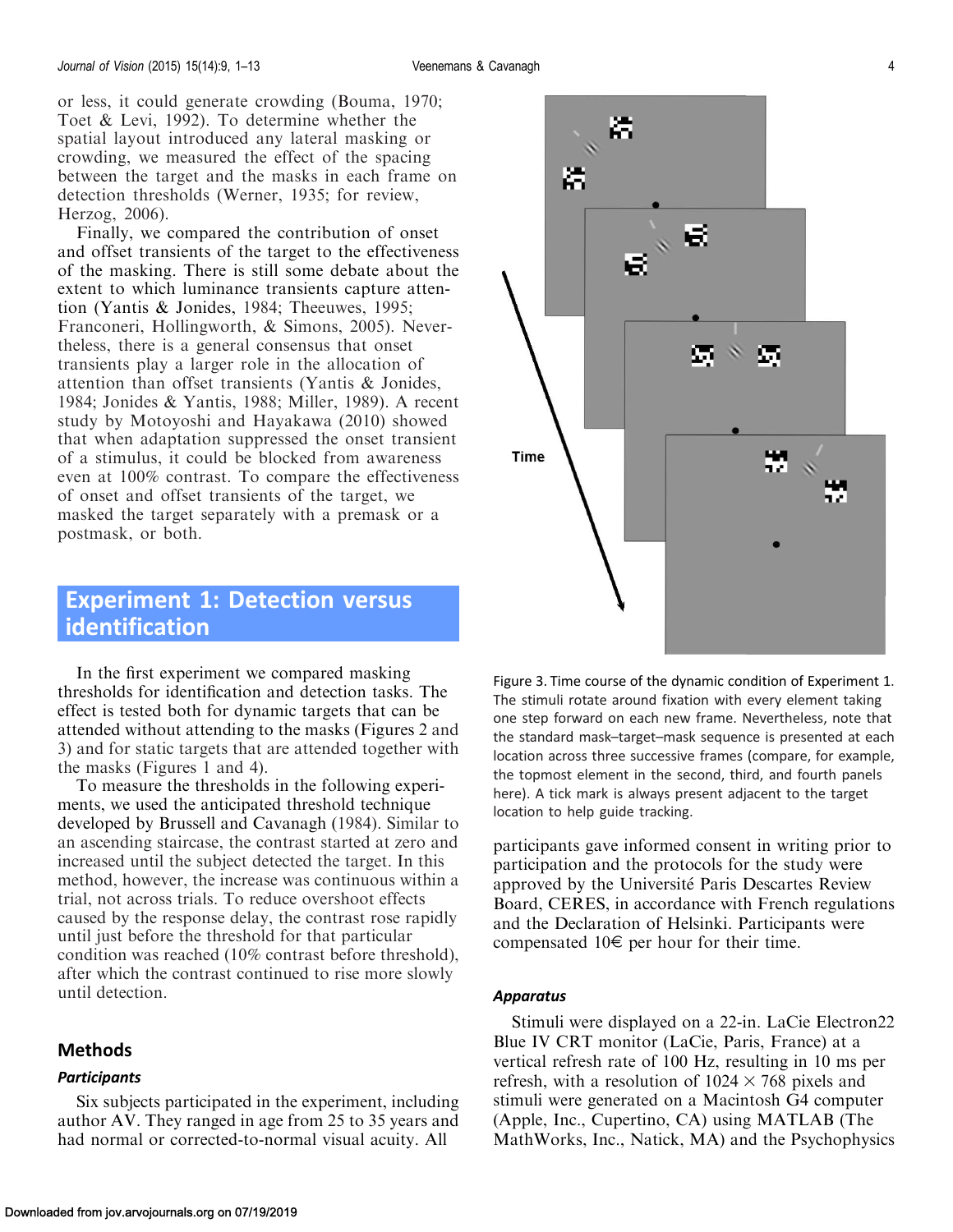<span id="page-5-0"></span>

Figure 4. Time course of the static condition of [Experiment 1.](#page-4-0) The stimuli rotate around fixation with one single element displayed on each frame. The mask–target–mask sequence is presented at each location before jumping to the next location. A tick mark is always present next to the target location to help guide tracking.

Toolbox functions (Brainard, [1997\)](#page-12-0). Subjects viewed the screen from 57-cm distance with their head stabilized by a chin rest.

### Stimuli

A fixation mark (a black dot) was presented in the middle of a midlevel gray background on the screen. Dynamic condition: Two masks were presented at  $13^{\circ}$ from fixation and a target increasing slowly in contrast from 0% to 100% was presented between the two masks. A tick mark was placed  $1^{\circ}$  away from the outer edge of the position of the target to help guide attention to the target location. Pilots with and without the tick mark

did not result in a difference in threshold, indicating that it does not influence the detection of the stimulus.

Masks were composed of 18 black and 18 white blocks arranged in a randomized six by six pattern. This pattern was rerandomized for each sequence. The width of the masks was  $2.8^\circ$ , and it was always shown at full contrast. The target was a Gabor patch, a sinewave grating of 1.79 cpd, slightly smaller than the mask, that was tilted  $45^{\circ}$  to the right or to the left. Target and masks were arranged and spaced so that they never had any simultaneously overlapping locations with targets and masks in the adjacent sequences (they always overlapped within each sequence at a given location).

There were 15 possible positions around fixation where masks or target could appear, resulting in a  $24^{\circ}$ of-rotation displacement of target and mask location with each step. Each frame had two masks and a central target mask, each separated by  $24^{\circ}$  of rotation ([Figure 3;](#page-4-0) [Movie 1\)](#page-3-0). The target moved by one step each frame and there were six frames per second, giving an alternation rate of 3 Hz. The target and mask durations were a one frame duration (160 ms, 0 ms interstimulus interval (ISI); the stimulus onset asynchrony (SOA) is therefore the same as duration, 160 ms), so one complete revolution around the circle took 2.4 s.

On each trial the masks and target stepped around fixation, increasing contrast on each step until the participant responded or until 100% contrast was reached. The start location on each trial was randomized. Contrast increased quickly until 10% before the average threshold for that condition was reached (thresholds updated on each trial) and much more slowly after that. If 100% contrast was reached and no response had yet been made, the stimulus would appear a fixed amount of additional frames before the trial ended and a new one begun. Static condition: To compare detection thresholds between tracked and untracked target conditions, we made a jumping, static version of the stimuli. We presented the sequence of masks and targets at successive locations as in the dynamic, tracked target case, but now each mask–target–mask sequence was completed at the same location before the next

sequence began at the next adjacent location. This eliminated any impression of target motion that would allow the attention to focus on the target and avoid the masks (see Figure 4; [Movie 2](#page-3-0)).

In the static condition, each frame had only a single location occupied by a mask or a target and that location stepped by  $24^{\circ}$  of rotation after the three frames required to complete the mask–target–mask sequence ([Movie 2\)](#page-3-0). Again there were six frames per second giving an alternation rate of 3 Hz. Because the target only changed location on every third frame in this condition, the revolution rate was one third that of the dynamic condition, and so one complete revolution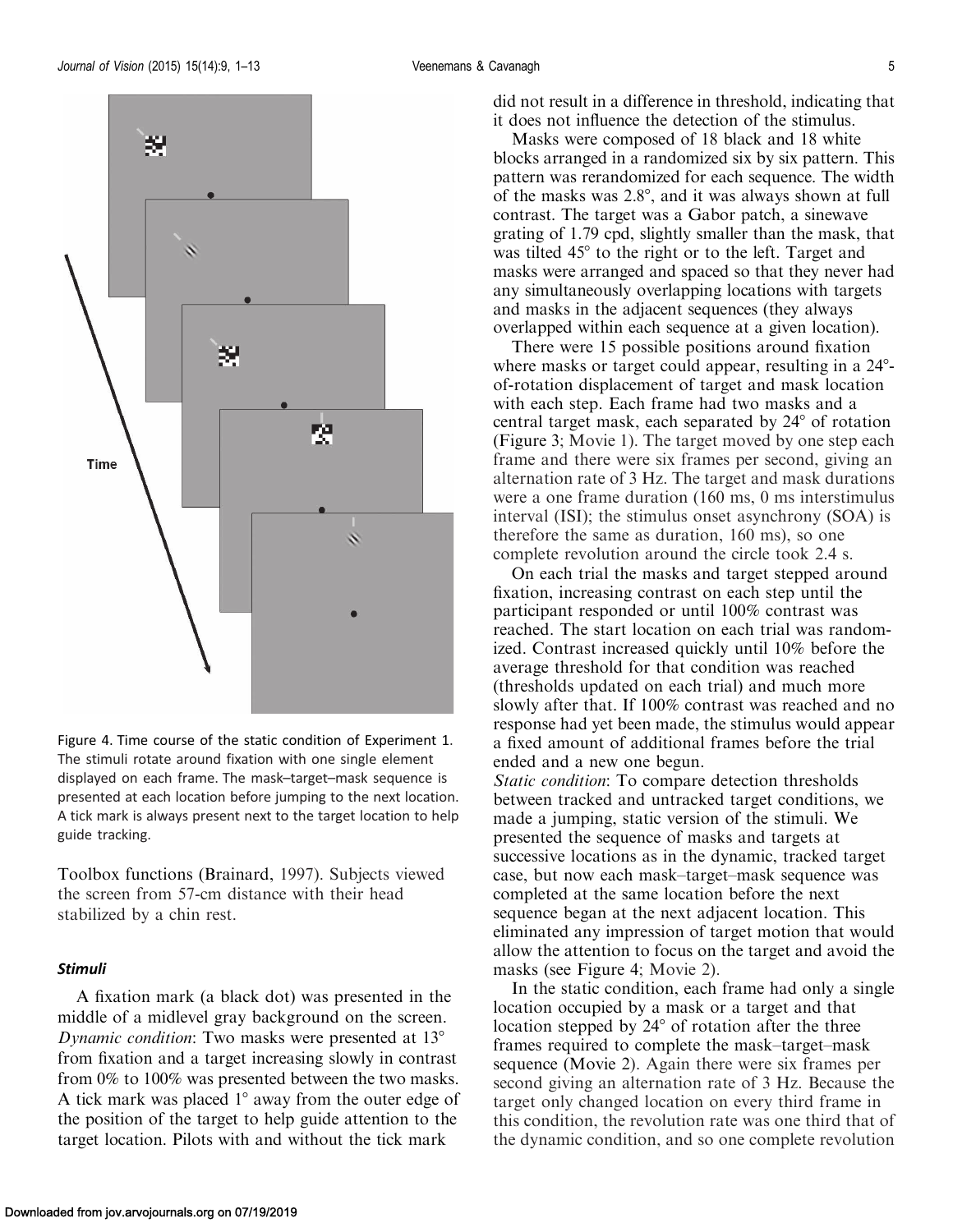<span id="page-6-0"></span>



of the circle took 7.2 s. All other parameters were similar to the dynamic condition.

#### Procedure

Participants were given practice trials in order to familiarize them with the task and the stimuli. They were instructed to maintain fixation, indicated by a black dot in the middle of the screen, at all times and attentively track the location, indexed by a tick mark just outside the target trajectory, as the masks traveled on a circular path around fixation. The contrast of the target would increase on each successive presentation. In the dynamic condition, the tick mark indexed the blank location between two adjacent masks and the target would slowly ramp up in contrast in this empty space. In the static condition, the tick mark again indexed the target location that in this case was perceived at the same location as the masks. In both cases, the target would slowly ramp up in contrast from one position to the next. In the detection block, observers were instructed to detect the target and respond with a key press as soon as they saw anything at the blank indexed location in the dynamic condition or anything in addition to the masks in the static condition. In the identification block, observers were instructed to report the target's orientation as soon as they were able, by pressing one of two arrow keys. Half of the subjects performed the detection block first, followed by the identification block, while the other half were given the identification block first, followed by the detection block.

Each participant performed a total of 200 trials for this experiment, 100 trials per block. Some trials were discarded due to accidental button presses right after the start of a trial when contrast was still 0% or because the participant paused that trial to take a break.

### Results

No trials were discarded because the observer didn't respond before the trial ended at 100% contrast; 0.58% of trials were discarded because the participant responded while the target was still at 0% contrast due to accidental button press or a break. The error rate for the identification conditions, the percentage of incorrect orientation responses, was 2.69% in the dynamic condition and 4.77% in the static condition. This low error rate suggests that the rate of false alarms in the detection condition was similarly low.

The detection threshold (Figure 5) does not differ significantly from the identification threshold, ANOVA  $F(1, 1) = 1.01, p = 0.361$ , and there is no significant main effect of static versus dynamic condition, AN-OVA  $F(1, 1) = 6.201$ ,  $p = 0.055$ , or any interaction effect. The absence of an effect of attention to the masks for the identification task replicates the finding of Cavanagh et al. [\(2008](#page-12-0)), indicating again that the effect of the mask is preattentive—an early influence on the target that precedes attention's access to the target or the masks.

In addition, the absence of a difference in masking threshold for identification and detection suggests that the effect of masking is not to obscure the target in an integrated mixture of target and mask, but simply to suppress it. It does not become an unrecognizable mixture at identification threshold; it just vanishes so that detection is lost at around the same contrast as identification. Earlier studies (e.g., Kulikowski & Tolhurst, [1973;](#page-12-0) Thompson, [1983\)](#page-13-0) have suggested that identification and detection thresholds may be the same when both tasks rely on the same signal. In this case, as soon as the target can be detected, it can also be identified, and conversely, if the target cannot be identified, it is simply not visible.

In addition to the lack of difference between detection and identification threshold, there was also a lack of significant difference between the detection thresholds for static and dynamic conditions. Again, if the effect of the mask at threshold was to generate a mixture of target and mask components, this should have been easier to detect in the dynamic condition where the target location is seen in isolation and the mask–target residual has only to be distinguished from a blank location rather than from the mask itself in the static condition. The absence of advantage for the dynamic condition suggests that at threshold the target is suppressed, leaving no residual trace.

### Experiment 2: Timing

In our next experiment, we examined the influence of the frame alternation rate on detection thresholds.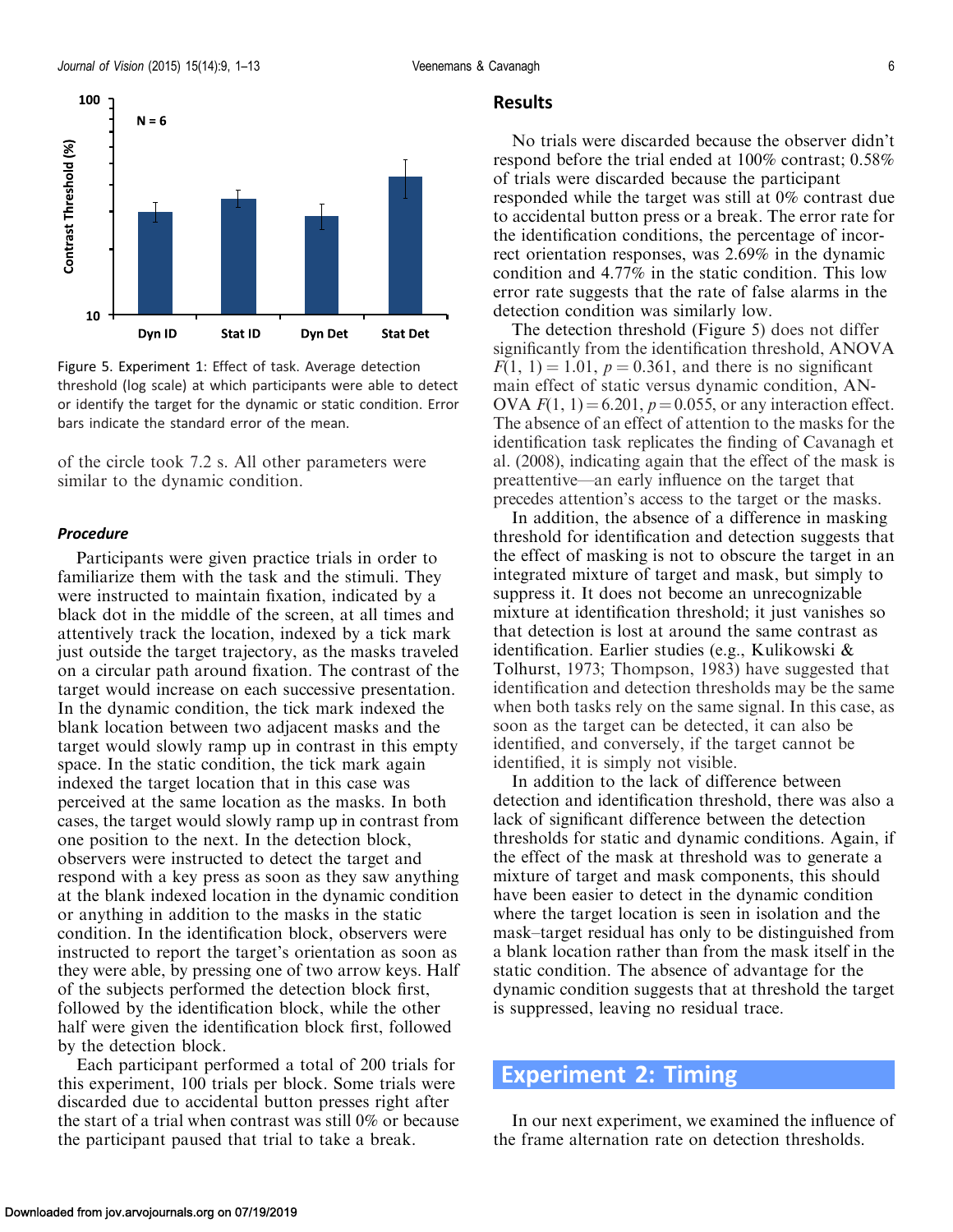Faster frame alternation decreases the duration of the target presentation and decreases the time between mask and target onset, both of which should make target detection more difficult. The increased alternation rate also increases the rate at which the targets and masks orbit fixation. The effects of the different rates are again tested for both the tracked dynamic targets ([Figures 2](#page-2-0) and [3](#page-4-0)) and the nontracked, static targets ([Figures 1](#page-2-0) and [4](#page-5-0)).

### Methods

### **Participants**

Five subjects participated in the experiment, all of whom participated in [Experiment 1](#page-4-0). They ranged in age from 24 to 35 years and had normal or corrected-tonormal visual acuity. All participants gave informed consent in writing prior to participation and the protocols for the study were approved by the Université Paris Descartes Review Board, CERES, in accordance with French regulations and the Declaration of Helsinki. Participants were compensated  $10 \in$ per hour for their time.

### Apparatus

The apparatus was unchanged from [Experiment 1.](#page-4-0)

### Stimuli

The same stimuli were presented as in [Experiment 1](#page-4-0) except that the Gabor patch was always tilted  $45^{\circ}$  to the left. Also, the frame alternation rate was varied from 1 to 5 Hz. In the dynamic condition, the target moved by one step each frame thus completing one revolution of the circle in 1.5 s  $(5 \text{ Hz})$  to 7.55 s  $(1 \text{ Hz})$ . In the static case, because the target only changed location on every third frame, the revolution rate was one third that of the dynamic condition, so  $4.5$  s  $(5 \text{ Hz})$  to  $22.5$  s  $(1 \text{ Hz})$ .

#### Procedure

The procedure was unchanged from [Experiment 1](#page-4-0) except that each participant performed 510 trials per experiment and they were only instructed to detect the target and respond as soon as they saw something in the blank space between the masks in the dynamic condition or something in addition to the masks in the static condition.

### **Results**

For this experiment 2.34% of trials were discarded due to premature responses from the observers when



Figure 6. [Experiment 2:](#page-6-0) Effect of alternation speed. Average detection threshold (log scale) at which participants were able to detect the target as a function of speed for both the dynamic and static condition. Error bars represent the standard error of the mean.

the target was still at 0% contrast. Additionally, the percentage of trials that were rejected due to the participant not responding before the trial ended at 100% contrast was 1.69%. The lowest thresholds we measured, at 1 Hz alternation rate, were in the range of 12% to 15% contrast. At this rate, the target is present for 500 ms and it is unlikely that there is much effective masking at this duration. This is similar to or higher than unmasked contrast detection thresholds in other studies although none matched our conditions. For example, Wright and Johnston [\(1983](#page-13-0)) reported about  $3\%$  threshold for continuous presentation,  $3.5^{\circ}$ -wide, 2 cpd test at  $12^{\circ}$  eccentricity; Petrov and McKee [\(2009](#page-13-0)) reported up to 15% for brief presentation at  $8^\circ$ eccentricity of a 1.5 cpd Gabor,  $1^\circ$  in diameter (Petrov & McKee, [2009\)](#page-13-0).

Participants' detection thresholds increased as the rate of alternation increased (Figure 6). The effect of alternation speed on the detection threshold was highly significant, ANOVA  $F(4, 16) = 70.19$ ,  $p < 0.001$ .

These results held true for both the static and the dynamic conditions. The thresholds for the dynamic condition are also lower than those for the static condition (mean difference  $= 9.83\%$ ), however an ANOVA revealed that there was no significant main effect of static versus dynamic condition,  $F(1, 16) =$ 6.52,  $p = 0.06$ . However, there was a significant interaction effect, ANOVA  $F(4, 16) = 8.64$ ,  $p = 0.001$ , that is mostly explained by the difference of the two linear components, the slope for the static case being steeper than for the moving case (paired t test:  $t[4] =$ 2.722,  $p = 0.053$ . Further testing at each of the five individual speeds revealed that none of the individual differences between static and dynamic conditions reached the Bonferroni corrected significance level of p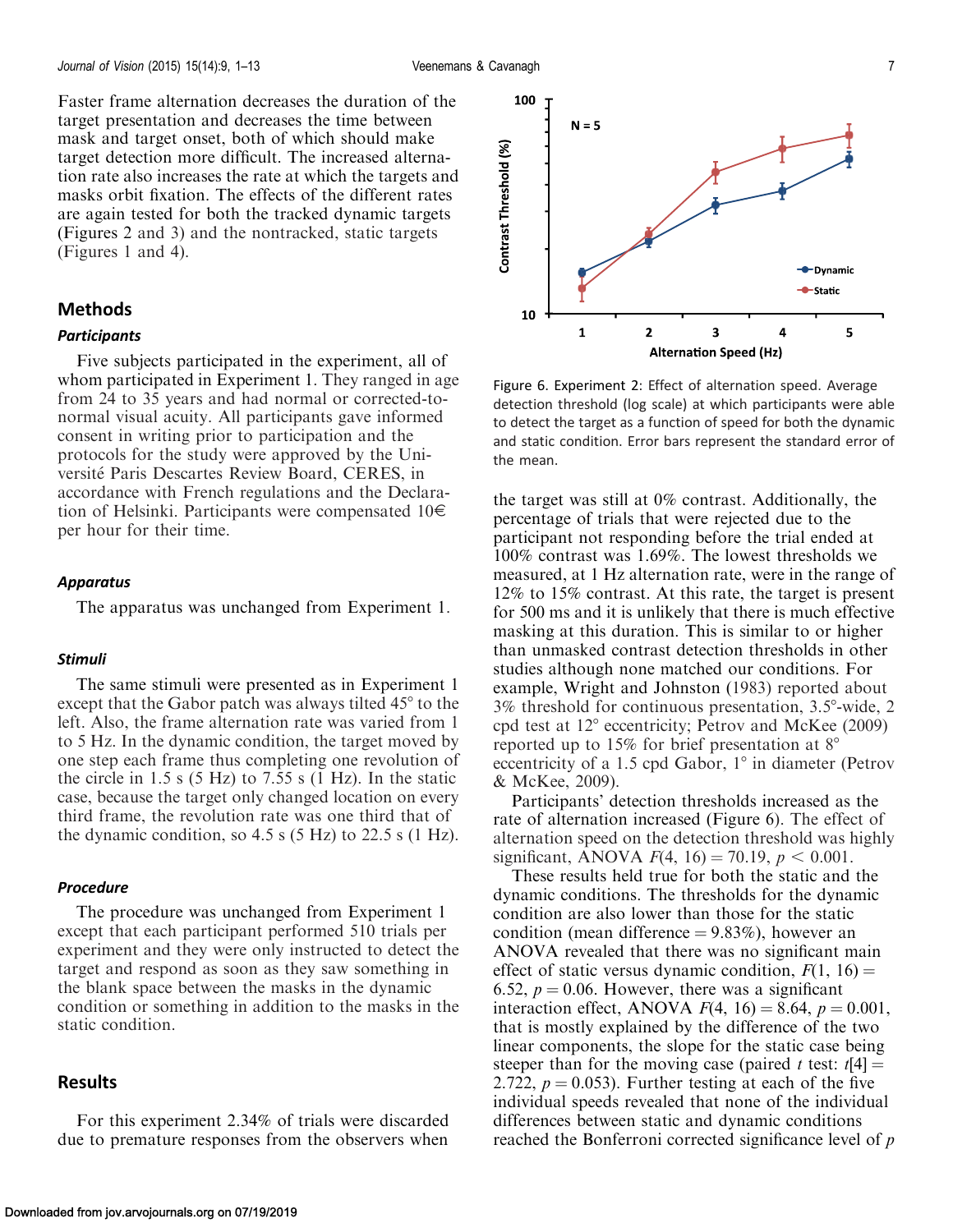<span id="page-8-0"></span> $< 0.01$  although the difference at 3 Hz was closest. The noncorrected significance levels for  $1-5$  Hz were  $p =$ 0.096,  $p = 0.154$ ,  $p = 0.026$ ,  $p = 0.040$ , and  $p = 0.105$ , respectively.

The results of [Experiment 2](#page-6-0) show that the detection threshold increases as the alternation rate increases and the target duration decreases. There is again very strong masking in the dynamic condition where the target location can be attended to in isolation and where attention can avoid focusing on the masks. The strength of this masking did not differ overall from the strength of masking in the static condition where the masks were attended. We ran a pilot experiment to determine the range of speeds over which participants could correctly track the target. They failed at rates of 6 Hz or beyond, a limit similar to that found by Verstraten, Cavanagh, and Labianca ([2000](#page-13-0)). Accurate tracking was possible up to 5 Hz, so the thresholds over the tested range of 1 to 5 Hz appropriately represent detection for the dynamic condition where the target is isolated by attention and the masks are unattended.

### Experiment 3: Spacing

The masking found in [Experiments 1](#page-4-0) and [2](#page-6-0) in the dynamic tracking condition may have been caused by the temporally preceding and following masks that are spatially superimposed on the target and thus occupy the same position as the target at different times, Alternatively, it may be the result of lateral masking (Werner, [1935](#page-13-0); Alpern, [1953;](#page-12-0) Growney et al., [1977](#page-12-0)) or crowding (Bouma, [1970](#page-12-0)) from the spatially adjacent masks that appear at the same time as the target in this condition. Since the lateral flankers are masks in our stimuli rather than other Gabor patterns, we do not expect any collinear facilitation (e.g., Lev & Polat, [2011\)](#page-12-0). It is generally thought that crowding degrades target identification but not detection (Pelli, Palomares, & Majaj, [2004\)](#page-13-0); nevertheless, recent studies have shown that in some conditions, detection can indeed be affected by crowding (Põder, [2008](#page-13-0); Allard  $&$  Cavanagh, [2011\)](#page-12-0). In Põder's ([2008\)](#page-13-0) study, for example, multiple flankers yielded crowding on a detection task, whereas two flankers alone did not. Crowding can also be sensitive to presentation duration where a decrease in presentation time results in an increase in the size of the crowding zone (Tripathy & Cavanagh, [2002](#page-13-0); Chung & Mansfield, [2009;](#page-12-0) Tripathy, Cavanagh, & Bedell, [2014](#page-13-0)). In our tests here, presentation duration was fixed at 167 ms where the crowding zones should be close to about 0.2 times the eccentricity for tangentially arranged flankers (Toet & Levi, [1992\)](#page-13-0).

We addressed this possibility of lateral interactions by varying the spacing of the targets and masks in the moving condition alone since crowding and lateral masking would not be a factor in the static condition where the target appears by itself.

### Methods

### **Participants**

Six subjects participated in this experiment, five of whom participated in [Experiments 1](#page-4-0) and [2](#page-6-0) and including one of the authors (AV). They ranged in age from 24 to 35 years and had normal or corrected-to-normal visual. All participants gave informed consent in writing prior to participation and the protocols for the study were approved by the Université Paris Descartes Review Board, CERES, in accordance with French regulations and the Declaration of Helsinki. Participants were compensated  $10 \in \text{per hour}$  for their time.

### Apparatus

The apparatus was unchanged from the previous experiments.

#### Stimuli

The same stimuli were presented as in [Experiment 2'](#page-6-0)s moving condition except that the frame alternation rate was fixed at 3 Hz but the spacing of the targets was varied. There were 5, 10, 15, 20, or 25 possible positions around fixation where masks and targets appeared. This translates to target-to-mask distances of  $72^{\circ}$ ,  $36^{\circ}$ ,  $24^{\circ}$ , 18°, and 14.4° of rotation around the circle.

#### Procedure

The procedure was unchanged from [Experiment 2](#page-6-0) except that each session consisted of 255 trials and only moving attention trials were included.

### Results

The percentage of trials that were discarded because the subjects responded when the target contrast was still 0% was 0.07%, while the amount of trials that were rejected because the participant did not reply before the end of the trial, while the target had already reached 100% contrast, was 4.78%.

Spacing had little effect on the detection threshold ([Figure 7\)](#page-9-0) except at the widest spacing between successive locations  $(72^{\circ}$  of rotation) where thresholds increased compared to the other spacings, ANOVA  $F(4, 20) = 16.08, p < 0.001.$ 

This increase in threshold at the largest spacing most likely corresponds to the loss of clear apparent motion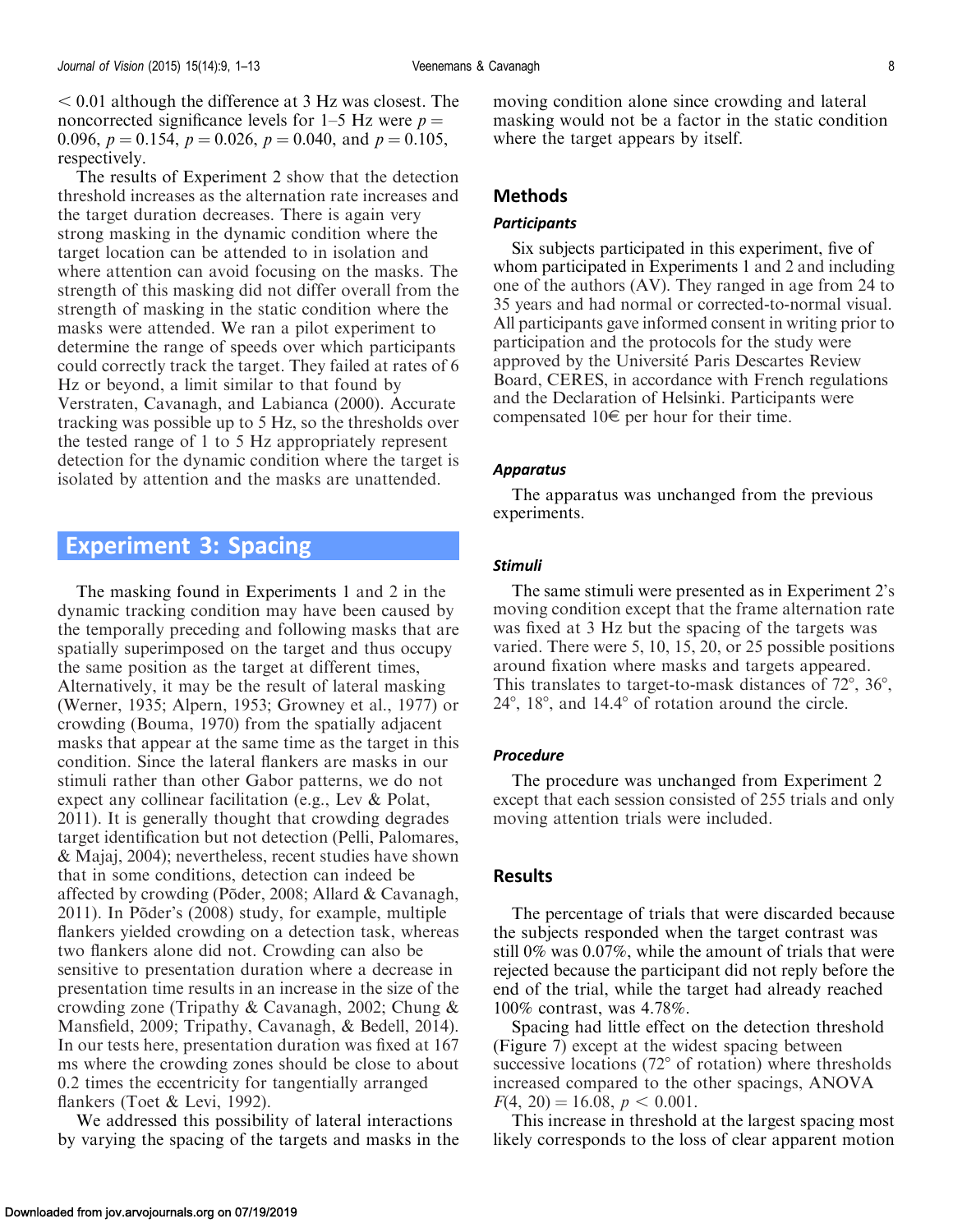<span id="page-9-0"></span>

Figure 7. [Experiment 3:](#page-8-0) Effect of spacing. Average contrast threshold (log scale) at which participants were able to detect the target for each spacing. Error bars indicate the standard error of the mean. The spacing of the target and masks for the closest and farthest condition is represented here by white dots in the diagrams below the corresponding data points (where each frame has only one target and two masks covering an adjacent set of three of these locations).

for these large steps. Without the strong apparent motion, attentive tracking would become harder to maintain. A loss of performance for large spacings was reported in an earlier study on attentive tracking already when step size reached  $45^{\circ}$  of rotation, the largest step tested (Verstraten et al., [2000\)](#page-13-0).

More importantly, we see no increase in threshold at closer spacings that could indicate any effect of crowding. This result shows that the masking effect seen at the spacings used in [Experiment 1](#page-4-0) must be due to the backward and/or forward masking at the target location, and not from lateral masking or crowding.

## Experiment 4: Pre- versus postmasks

In this experiment we compared the contribution of pre- and postmasks to the effectiveness of the masking on detection thresholds to determine whether onset and offset transients of the target play different roles. To do so, we removed either the leading mask or the trailing mask. In order to compare these two conditions, we also tested with both masks present and without any masks present. We included both dynamic and static conditions.

### Methods

### **Participants**

Six subjects participated in the experiment, five of whom participated in the previous experiments. They ranged in age from 24 to 35 years and had normal or corrected-to-normal visual acuity. All participants gave informed consent in writing prior to participation and the protocols for the study were approved by the Université Paris Descartes Review Board, CERES, in accordance with French regulations and the Declaration of Helsinki. Participants were compensated  $10 \in$ per hour for their time.

### Apparatus

Apparatus was unchanged from previous experiments.

### Stimuli

The same stimuli were presented as in previous experiments with the following exceptions. The alternation rate was fixed at 3 Hz and the number of positions at 15. Depending on the condition either both masks were present, only the premask was present, only the postmask was present or no masks were present. The masks that were dropped were replaced by a blank of equal duration to keep the timing across conditions consistent.

#### Procedure

Unchanged from [Experiments 2](#page-6-0) and [3.](#page-8-0)

### Results

The detection contrast thresholds are shown in Figure 8. There was a highly significant effect of masking condition on the detection threshold, ANOVA  $F(3, 15) = 83.37, p < 0.0001$ . Post hoc paired t tests



Figure 8. Experiment 4: Effect of pre- versus postmask. Detection thresholds (log scale) for both masks present, postmask only, premask only, and no-mask present in both the dynamic and the static condition. Error bars denote the standard error of the mean.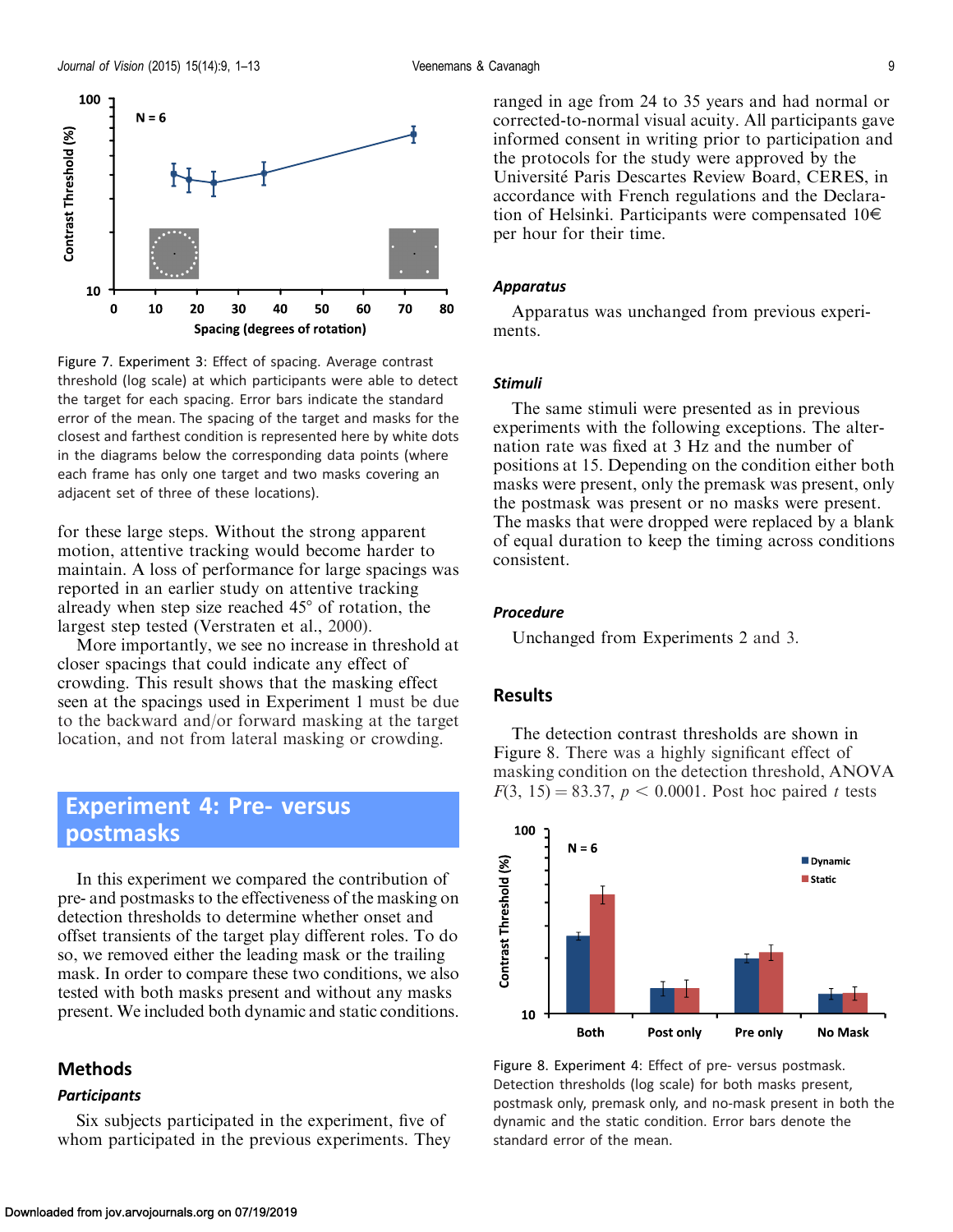showed that there was no significant difference between the postmask-only and no-mask conditions (dynamic condition:  $t[5] = 1.62$ ,  $p = 0.166$ ; static:  $t[5] = 1.07$ ,  $p =$ 0.336). However, thresholds for premask-only were significantly higher than for no-mask,  $t(11) = 9.240$ ,  $p <$ 0.001, and postmask-only,  $t(11) = 13.03$ ,  $p < 0.001$ . The threshold when both masks were present is again significantly higher than all the other conditions ( $p <$ 0.001).

There was also a main effect of dynamic versus static condition on the detection threshold across all conditions, ANOVA  $F(1, 15) = 11.40$ ,  $p = 0.020$ , which was driven by the dynamic versus static difference in the both-masks-present condition, paired t test:  $t(5) = 4.27$ ,  $p = 0.008$ . This difference with both masks present is comparable to the difference seen in [Experiment 2](#page-6-0) at this alternation rate (3 Hz).

Although the pattern of results was similar for the dynamic and static conditions, there was a significant interaction effect between the masking and dynamicversus-static conditions, ANOVA  $F(3, 15) = 20.41$ ,  $p <$ 0.001. This was driven by the significant difference between static and dynamic found only in the both condition.

These results indicate that the failure to see the attended target is primarily caused by the premask, whereas the postmask alone has little effect. However, the postmask is not completely ineffective; it does seem to have an interactive effect when the premask is present.

General discussion

We evaluated the effectiveness of masks when they were attended (our static conditions) versus unattended (dynamic conditions) and the nature of the target representation when masked. We found that the strength of masking was on average unaffected by whether or not the masks were attended, although there was a trend for dynamic thresholds to be lower at higher speeds. This result suggests that the effect of pattern masking is not the integration of mask and target (Breitmeyer, [1984](#page-12-0)), but instead the complete suppression of the target at threshold. Indeed, the detection thresholds were not different from identification thresholds, a result that indicates that the masking did not leave some unrecognizable mixture of target and mask at identification threshold but instead rendered the target invisible, causing the detection threshold to match the identification threshold. This suggests that low-level masking that is often referred to as integration masking (e.g., Breitmeyer, [1984](#page-12-0)) may not obscure the target by integrating its features with those of the mask but simply suppress the target from awareness.

Here we used a moving attention technique that allowed participants to see the target location without seeing or attending to the mask. This was the case even at rates where the target and mask would normally be selected and perceived together in ordinary forward and backward masking. Note that in the moving attention condition, the mask–target–mask sequence was always presented in order at each location, just as it was in the static condition. However, the stepping motion, when followed, organized the stimuli laterally in space with a mask on the left, target in the center, and a mask on the right. This set of three stimuli then shifted one location with each step. This organization allowed participants to focus on the target location and detect whatever was there without also picking up the mask.

Of course, selecting only the target location does not guarantee that masking itself is avoided as the mask could affect the target before the selection stage. In that case, the pattern seen at the target location should reveal the outcome of that preattentive process. The effect of the masking may be to generate some degraded target pattern or mixture of target and mask (integration masking; Breitmeyer, [1984\)](#page-12-0). Given that this degraded target is to be detected against a blank background, its detection threshold in the dynamic condition should be lower than its identification threshold, and lower as well than the detection threshold in the static condition when this degraded pattern would be detected against the context of the mask itself.

This did not happen. The detection threshold was the same as the identification threshold and, on average, the same for the dynamic and static conditions. This result is a clear departure from many other masking studies that showed a positive effect of attention on detection (i.e., in metacontrast masking; Werner, [1935;](#page-13-0) Johnston & Dark, [1986](#page-12-0); Ramachandran & Cobb, [1995](#page-13-0)). These studies showed that performance is better with more rather than with less attention. What we have done in our study is keep the amount of attention constant but vary whether it can be distributed to targets alone (dynamic condition) or, unavoidably, to the targets and masks together (static condition). Here we find no significant advantage in the case of forward and backward masking when attention can avoid the masks, replicating the earlier study of Cavanagh et al. ([2008](#page-12-0)). Additionally, we find no evidence that the masking acts by integrating mask and target elements but rather that it acts by suppressing the target altogether.

Previous experiments have demonstrated the integration of information along a motion trajectory for properties such as such as luminance (Burr, [1981](#page-12-0); Burr & Ross, [1986](#page-12-0)), color and motion (Cavanagh et al., [2008\)](#page-12-0), and color alone (Nishida, Watanabe, Kuriki, & Tokimoto, [2007;](#page-13-0) Watanabe & Nishida, [2007\)](#page-13-0), which could enhance or mask detection (Hidaka, Nagai, Sekuler, Bennett, & Gyoba, [2011\)](#page-12-0) depending on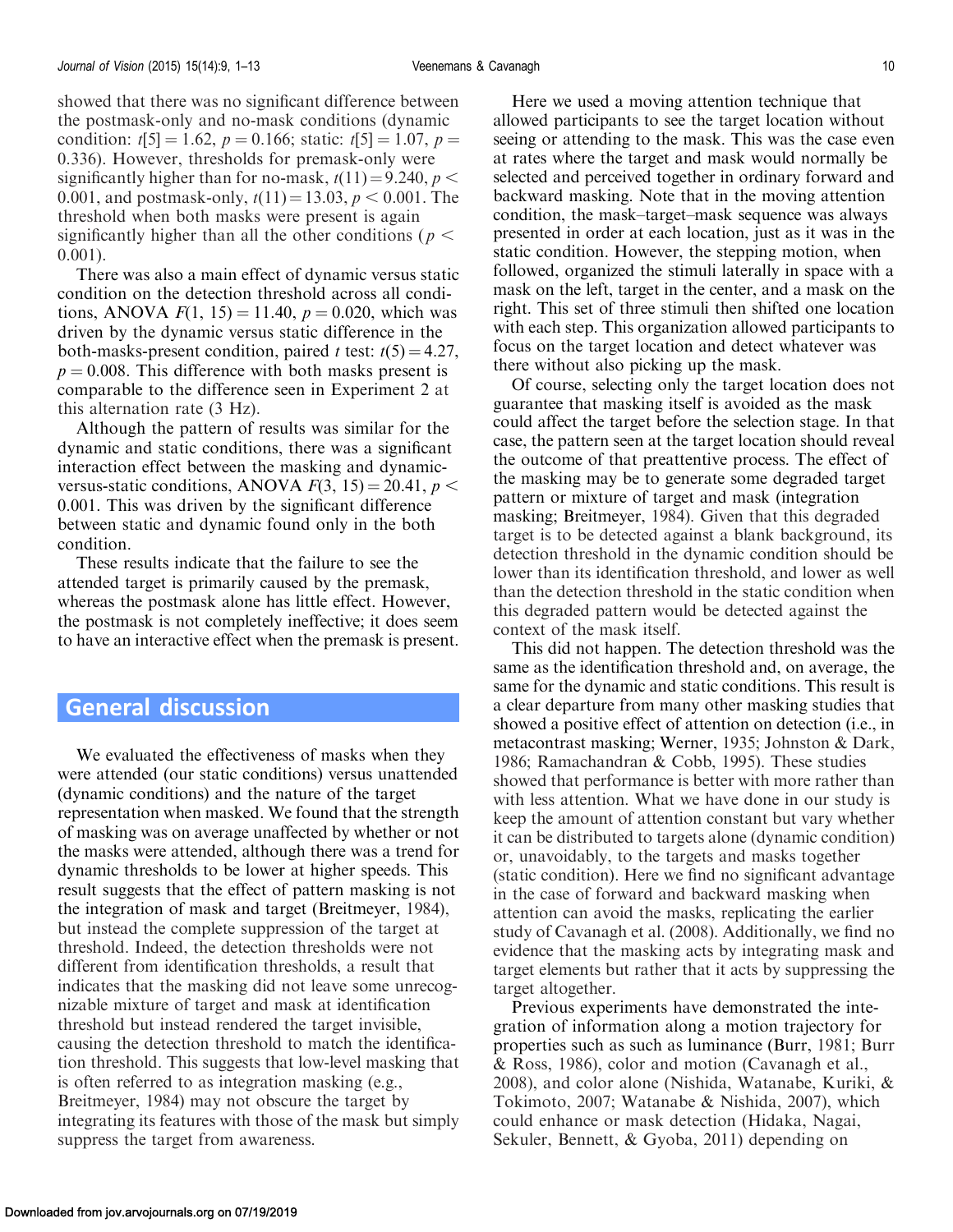whether the successive instances were similar or different, respectively. In contrast, the results in our dynamic conditions here do not support any motionbased integration across the sequential locations of the target. Specifically, the thresholds in the dynamic case were not significantly lower from those in the static case where there is no motion impression and integration would be unlikely. Cavanagh et al. [\(2008](#page-12-0)) also found no evidence for integration across locations in the moving target conditions for identification thresholds.

By using the sequential presentation, we change the perceived organization of the target–mask–target sequence that repeats at each location. Instead of seeing the sequence in its actual temporal order, the synchronized stepping generates a spatial array of the target flanked in space by the last mask at the previous location and the first mask at the next. This spatial mask–target–mask array then steps one position ahead on each new frame. This spatial adjacency raises the question of whether there are any lateral interactions contributing to the masking in the dynamic case. Typically, in lateral masking, the further the mask is from the target, the weaker the masking becomes (Werner, [1935;](#page-13-0) Alpern, [1953;](#page-12-0) Growney et al., [1977\)](#page-12-0). In [Experiment 2](#page-6-0), however, the strength of masking did not change consistently with spacing, showing that the effect of the masks was not due to the lateral spacing between the adjacent sequences of mask–target–mask. The effect of spacing only became important when the steps between sequences were large, perhaps too large to support the apparent motion of the target from location to location, as was reported by most subjects.

We were also able to rule out crowding as a factor. Although crowding is frequently described not to affect detection (Pelli et al., [2004](#page-13-0)), recent studies do show crowding effects for detection in some situations (Allard & Cavanagh, [2011\)](#page-12-0). In either case, there was no evidence of crowding over the range of spacings that we tested and no significant increase in threshold as the spacings got closer. These results suggest that the masking that we observed was due to the temporal sequence at each location, the forward and backward pattern masking. This is the case even though, in the moving attention condition, the pre- and postmasks were not perceived as preceding and following the target. Instead they were perceived as spatially adjacent to the previous and the following targets. This perceptual effect, grouping the masks with the targets over space instead of time, had little effect on the measured thresholds.

In the last experiment we tested the effectiveness of the premask and postmask individually to see whether the onset and offset transients of the target might contribute differently to the masking. The data from the last experiment show that the premask in each mask–target–mask sequence is much more important

than the postmask, indicating that forward masking is more effective here. This would reiterate the importance of onset transients of the target in order for it to enter awareness (Yantis & Jonides, [1984](#page-13-0); Oğmen, Breitmeyer, & Melvin, [2003](#page-13-0); Cavanagh et al., [2008](#page-12-0); Motoyoshi & Hayakawa, [2010\)](#page-12-0). The masking in our conditions appears to operate prior to attentional selection but its effect is to suppress the target by masking its onset transient, rendering it invisible.

Although there was no significant main effect of dynamic versus static thresholds in [Experiment 1](#page-4-0), there was an interaction showing that the dynamic thresholds did get increasingly lower than the static thresholds at higher rates, although the difference was not significant at any individual rate. This difference was also seen in the fourth experiment for the condition with both preand postmasks, which is essentially a replication of the 3 Hz condition from [Experiment 2.](#page-6-0) There are (at least) two possible explanations for these differences. First, the absence of attention to the masks may in fact decrease their effectiveness, lowering detection thresholds. Second, the context of the detection is quite different in the two conditions: detecting the target against the blank field in the dynamic case versus detecting the target against the mask. These factors as well as other differences between the task demands in the dynamic and static conditions could produce the threshold differences that were seen in some conditions.

Nevertheless, the lack of difference between identification and detection thresholds (in [Experiment 1\)](#page-4-0) and the absence of a main effect of dynamic versus static conditions for detection thresholds in [Experiment 2](#page-6-0) suggests that the effect of the mask in backward and forward masking is not to integrate the mask and target patterns but to block the target from awareness. In particular, if the target became, through integration, a combination of target and mask patterns, it would be easily lost within the mask and target stream in the static condition. In the dynamic condition, however, the target location is visible in isolation. If the effect of the masking were to generate a combined mask and target mix, it would still be visible as such, lowering the threshold until nothing was visible. The finding that the two thresholds are so similar supports the hypothesis that the target representation at threshold has vanished in both cases. The mask suppresses the visibility of the target rather than mixing with it.

Keywords: visual attention, masking, onset transient

### Acknowledgments

This research was supported by a Chaire d'Excellence grant (Agence Nationale de la Recherche [ANR]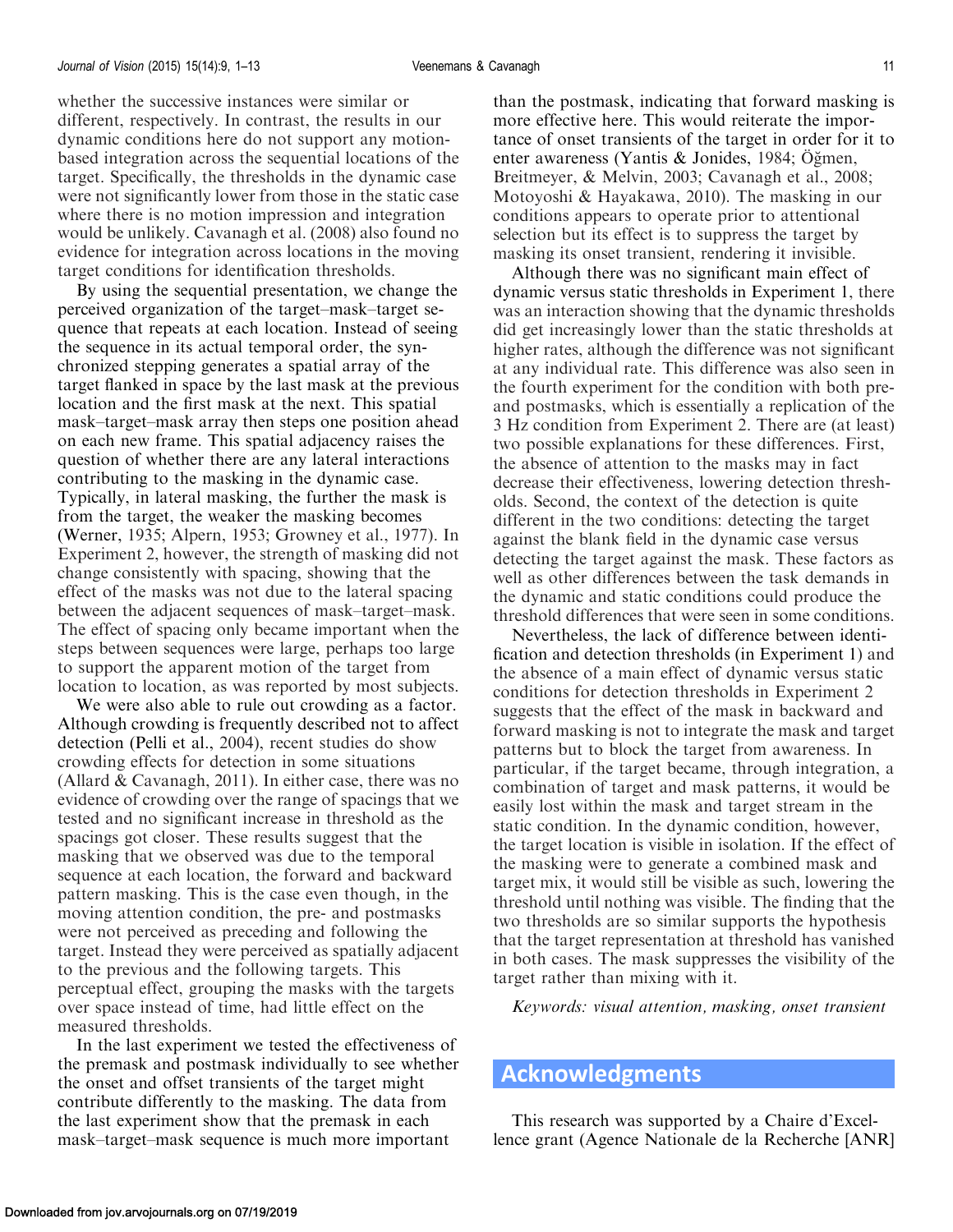<span id="page-12-0"></span>France) and a European Research Council (ERC) Advanced grant to PC.

Commercial relationships: none.

Corresponding author: Arielle A. Veenemans. Email: aveenemans@gmail.com. Address: Université Paris Descartes-CNRS, Laboratoire Psychologie de la Perception, Paris, France.

### References

- Allard, R., & Cavanagh, P. (2011). Crowding in a detection task: External noise triggers change in processing strategy. Vision Research, 51(4), 408– 416.
- Alpern, M. (1953). Metacontrast. Journal of the Optical Society of America, 43(8), 648–657.
- Bouma, H. (1970). Interaction effects in parafoveal letter recognition. Nature, 226, 177–178.
- Brainard, D. H. (1997). The Psychophysics Toolbox. Spatial Vision, 10, 433–436.
- Breitmeyer, B. G. (1984). Visual masking: An integrative approach. New York: Oxford University Press.
- Breitmeyer, B. G.,  $\&$  Öğmen, H. (2000). Recent models and findings in visual backward masking: A comparison, review, and update. Perception & Psychophysics, 62(8), 1572–1595.
- Brussell, E. M., & Cavanagh, P. (1984). An anticipated threshold technique for measuring contrast sensitivity. American Journal of Optometry & Physiological Optics, 61(2), 125–126.
- Burr, D. C. (1981). Temporal summation of moving images by the human visual system. Proceedings of the Royal Society of London Series B: Biological Sciences, 211, 321–339.
- Burr, D. C., & Ross, J. (1986). Visual processing of motion. *Trends in Neuroscience*, 9, 304–307.
- Cavanagh, P., Holcombe, A. O., & Chou, W. (2008). Mobile computation: Spatiotemporal integration of the properties of objects in motion. Journal of Vision, 8(12):1, 1–23, doi:10.1167/8.12.1. [[PubMed](http://www.ncbi.nlm.nih.gov/pubmed/18831615)] [[Article\]](http://jov.arvojournals.org/article.aspx?articleid=2193052)
- Chung, S. T. L., & Mansfield, J. S. (2009). Contrast polarity differences reduce crowding but do not benefit reading performance in peripheral vision. Vision Research, 49, 2782–2789.

Enns, J. T., & Di Lollo, V. (1997). Object substitution: A new form of masking in unattended visual locations. Psychological Science, 8, 135–139.

Enns, J. T., & Di Lollo, V. (2000). What's new in visual

masking? Trends in Cognitive Sciences, 4(9), 345– 352.

- Foley, J. M., & Boynton, G. M. (1993). Forward pattern masking and adaptation: Effects of duration, interstimulus interval, contrast, and spatial and temporal frequency. Vision Research, 33, 959– 980.
- Franconeri, S. L., Hollingworth, A., & Simons, D. J. (2005). Do new objects capture attention? Psychological Science, 16(4), 275–281.
- Growney, R., Weisstein, N., & Cox, S. I. (1977). Metacontrast as a function of spatial seperation with narrow line targets and masks. Vision Research, 17, 1205–1210.
- Herzog, M. H. (2006). Spatial processing and visual backward masking. Advances in Cognitive Psychol- $\log y$ , 3(1–2), 85–92.
- Hidaka, S., Nagai, M., Sekuler, A. B., Bennett, P. J., & Gyoba, J. (2011). Inhibition of target detection in apparent motion trajectory. Journal of Vision, 11(10):2, 1–12, doi:10.1167/11.10.2. [[PubMed](http://www.ncbi.nlm.nih.gov/pubmed/21900370)] [[Article\]](http://jov.arvojournals.org/article.aspx?articleid=2121100)
- Johnston, W. A., & Dark, V. J. (1986). Selective attention. Annual Review of Psychology, 37, 43–75.
- Jonides, J., & Yantis, S. (1988). Uniqueness of abrupt visual onset in capturing attention. Perception & Psychophysics, 43, 346–354.
- Kulikowski, J. J., & Tolhurst, D. J. (1973). Psychophysical evidence for sustained and transient detectors in human vision. Journal of Physiology, 232(1), 149–162.
- Lev, M., & Polat, U. (2011). Collinear facilitation and suppression at the periphery. *Vision Research*, 51, 2488–2498.
- Lleras, A., & Moore, C. M. (2003). When the target becomes the mask: Using apparent motion to isolate the object-level component of object substitution masking. Journal of Experimental Psychology: Human Perception & Performance, 29(1), 106–120.
- Miller, J. (1989). The control of attention by abrupt visual onsets and offsets. Perception & Psychophysics, 45(6), 567–571.
- Moore, C. M., Egeth, H., Berglan, L. R., & Luck, S. J. (1996). Are attentional dwell times inconsistent with serial visual search? *Psychonomic Bulletin &* Review, 3, 360–365.

Motoyoshi, I., & Hayakawa, S. (2010). Adaptationinduced blindness to sluggish stimuli. Journal of *Vision, 10*(2):16, 1–8, doi:10.1167/10.2.16. [[PubMed](http://www.ncbi.nlm.nih.gov/pubmed/20462317)] [[Article\]](http://jov.arvojournals.org/article.aspx?articleid=2121085)